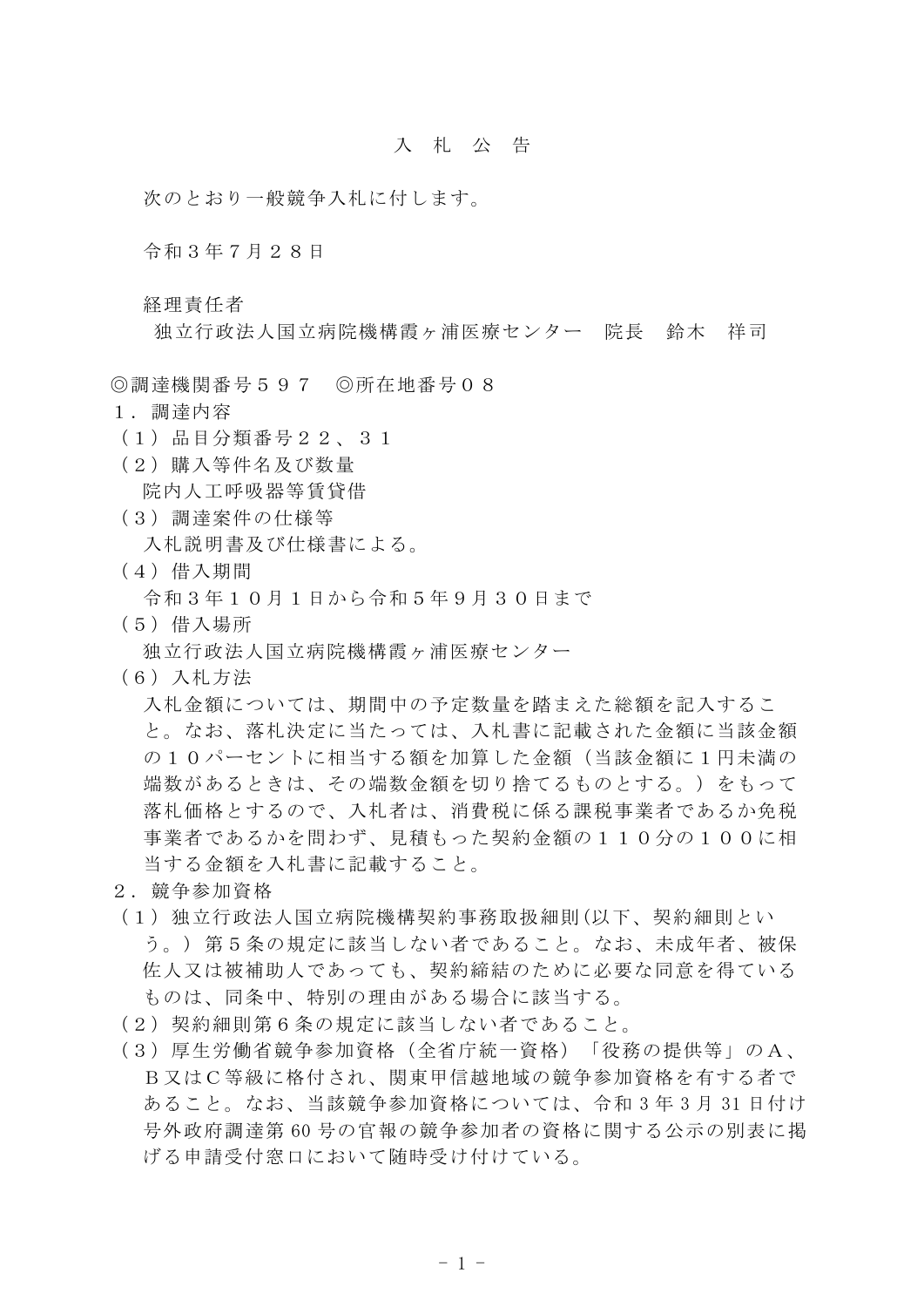- (4)契約細則第4条の規定に基づき、経理責任者が定める資格を有する者 であること。
- 3.入札書の提出場所等
- (1)入札書の提出場所、契約条項を示す場所、入札説明書の交付場所及び問 い合わせ先

〒300-8585 茨城県土浦市下高津2-7-14 独立行政法人国立病院機構霞ヶ浦医療センター

事務部長 伊藤 裕和 電話 029-826-7552

- (2)入札説明会 実施しない
- (3)入札書の受領期限

令和 3 年 9 月 17 日 17 時 00 分

(4)開札の場所

独立行政法人国立病院機構霞ヶ浦医療センター研修棟2階第1会議室

(5)開札の日時

令和 3 年 9 月 22 日 11 時 00 分

- 4.その他
- (1)契約手続において使用する言語及び通貨日本語及び日本国通貨。
- (2)入札保証金及び契約保証金免除
- (3)入札者に要求される事項この一般競争に参加を希望する者は、封印し た入札書に 1 の(2)に示した購入等件名を履行できることを証明する書 類を添付して入札書の受領期限までに提出しなければならない。入札者 は、開札日の前日までの間において、経理責任者から当該書類に関し説 明を求められた場合は、それに応じなければならない。
- (4)入札の無効本公告に示した競争参加資格のない者の提出した入札書、 入札者に求められる義務を履行しなかった者の提出した入札書は無効と する。
- (5)契約書作成の要否 要
- (6)落札者の決定方法

契約細則第21条の規定に基づいて作成された予定価格の制限の範囲内 で最低の価格をもって有効な入札を行った入札者を落札者とする。ただ し、落札者となるべき者の入札価格によっては、その者により該当契約 の内容に適合した履行がなされないおそれがあると認められるとき、又 はその者と契約を締結することが公正な取引の秩序を乱すこととなるお それがあって著しく不適当であると認められるときは、予定価格の制限 の範囲内の価格をもって入札した他の者のうち最低の価格をもって入札 した者を落札者とすることがある。

- (7)詳細は入札説明書による。
- 5.Summary
- $(1)$  Official in charge of disbursement of the procuring entity : S